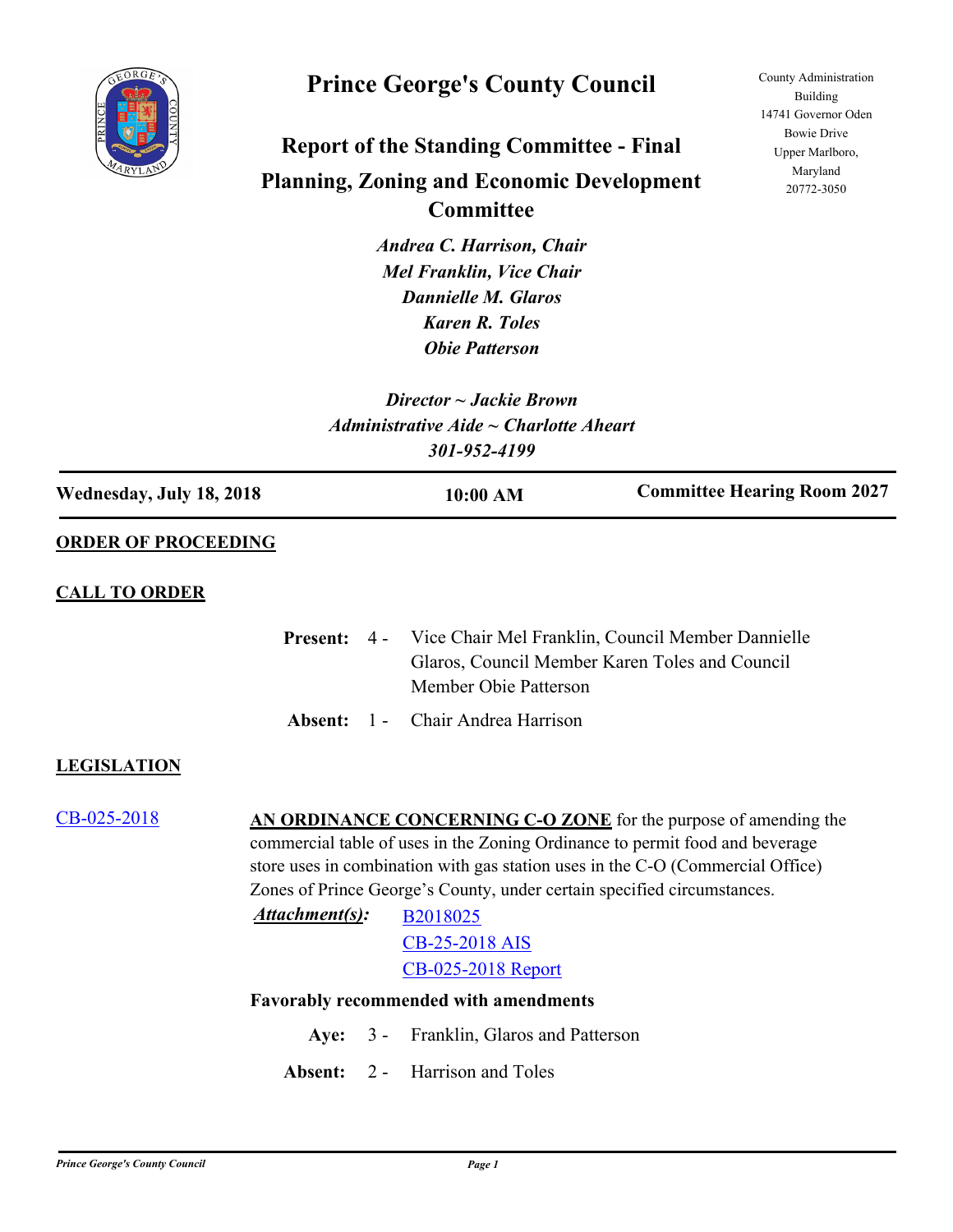| $CB-027-2018$ |                                                                                                                                                                                                                  |       | AN ORDINANCE CONCERNING COMPREHENSIVE DESIGN ZONES -    |  |  |  |  |                |  |                       |  |
|---------------|------------------------------------------------------------------------------------------------------------------------------------------------------------------------------------------------------------------|-------|---------------------------------------------------------|--|--|--|--|----------------|--|-----------------------|--|
|               | <b>SPECIFIC DESIGN PLANS - PROCEDURES</b> for the purpose of amending the                                                                                                                                        |       |                                                         |  |  |  |  |                |  |                       |  |
|               | Zoning Ordinance to authorize the administrative approval of certain limited, minor<br>revisions and limited departures from design standard requirements for specific<br>design plans by the Planning Director. |       |                                                         |  |  |  |  |                |  |                       |  |
|               |                                                                                                                                                                                                                  |       |                                                         |  |  |  |  | Attachment(s): |  | B2018027              |  |
|               |                                                                                                                                                                                                                  |       |                                                         |  |  |  |  |                |  | <b>CB-27-2018 AIS</b> |  |
|               | <b>Favorably recommended with amendments</b>                                                                                                                                                                     |       |                                                         |  |  |  |  |                |  |                       |  |
|               | Aye:                                                                                                                                                                                                             | $3 -$ | Franklin, Glaros and Patterson                          |  |  |  |  |                |  |                       |  |
|               | Absent:                                                                                                                                                                                                          | $2 -$ | Harrison and Toles                                      |  |  |  |  |                |  |                       |  |
| CB-028-2018   | AN ORDINANCE CONCERNING R-R ZONE for the purpose of amending the                                                                                                                                                 |       |                                                         |  |  |  |  |                |  |                       |  |
|               | residential table of uses in the Zoning Ordinance to permit certain residential                                                                                                                                  |       |                                                         |  |  |  |  |                |  |                       |  |
|               | townhouse dwelling unit uses within the R-R (Rural Residential) Zones of Prince                                                                                                                                  |       |                                                         |  |  |  |  |                |  |                       |  |
|               | George's County, subject to specified circumstances.                                                                                                                                                             |       |                                                         |  |  |  |  |                |  |                       |  |
|               | Attachment(s):                                                                                                                                                                                                   |       | B2018028                                                |  |  |  |  |                |  |                       |  |
|               |                                                                                                                                                                                                                  |       | <b>CB-28-2018 AIS</b>                                   |  |  |  |  |                |  |                       |  |
|               | <b>Favorably recommended with amendments</b>                                                                                                                                                                     |       |                                                         |  |  |  |  |                |  |                       |  |
|               | Aye:                                                                                                                                                                                                             | $2 -$ | Franklin and Patterson                                  |  |  |  |  |                |  |                       |  |
|               | Nay: $1 -$                                                                                                                                                                                                       |       | Glaros                                                  |  |  |  |  |                |  |                       |  |
|               | Absent:                                                                                                                                                                                                          | $2 -$ | Harrison and Toles                                      |  |  |  |  |                |  |                       |  |
| CB-046-2018   | AN ORDINANCE CONCERNING I-2 ZONE for the purpose of permitting                                                                                                                                                   |       |                                                         |  |  |  |  |                |  |                       |  |
|               | Concrete recycling facility uses in the I-2 (Heavy Industrial) Zones of Prince                                                                                                                                   |       |                                                         |  |  |  |  |                |  |                       |  |
|               |                                                                                                                                                                                                                  |       | George's County, under certain specified circumstances. |  |  |  |  |                |  |                       |  |
|               | <b>Attachment(s):</b> B2018046                                                                                                                                                                                   |       |                                                         |  |  |  |  |                |  |                       |  |
|               |                                                                                                                                                                                                                  |       | CB-46-2018 AIS                                          |  |  |  |  |                |  |                       |  |
|               | Favorably recommended with amendments                                                                                                                                                                            |       |                                                         |  |  |  |  |                |  |                       |  |
|               | Aye:                                                                                                                                                                                                             | $3 -$ | Franklin, Toles and Patterson                           |  |  |  |  |                |  |                       |  |
|               | Absent:                                                                                                                                                                                                          | $2 -$ | Harrison and Glaros                                     |  |  |  |  |                |  |                       |  |
| CB-047-2018   | AN ORDINANCE CONCERNING I-2 ZONE for the purpose of permitting                                                                                                                                                   |       |                                                         |  |  |  |  |                |  |                       |  |
|               | Concrete batching or cement mixing plant uses in the I-2 (Heavy Industrial) Zones                                                                                                                                |       |                                                         |  |  |  |  |                |  |                       |  |
|               | of Prince George's County, under certain specified circumstances.                                                                                                                                                |       |                                                         |  |  |  |  |                |  |                       |  |
|               | Attachment(s):                                                                                                                                                                                                   |       | B2018047                                                |  |  |  |  |                |  |                       |  |
|               |                                                                                                                                                                                                                  |       | CB-47-2018 AIS                                          |  |  |  |  |                |  |                       |  |

### **Favorably recommended with amendments**